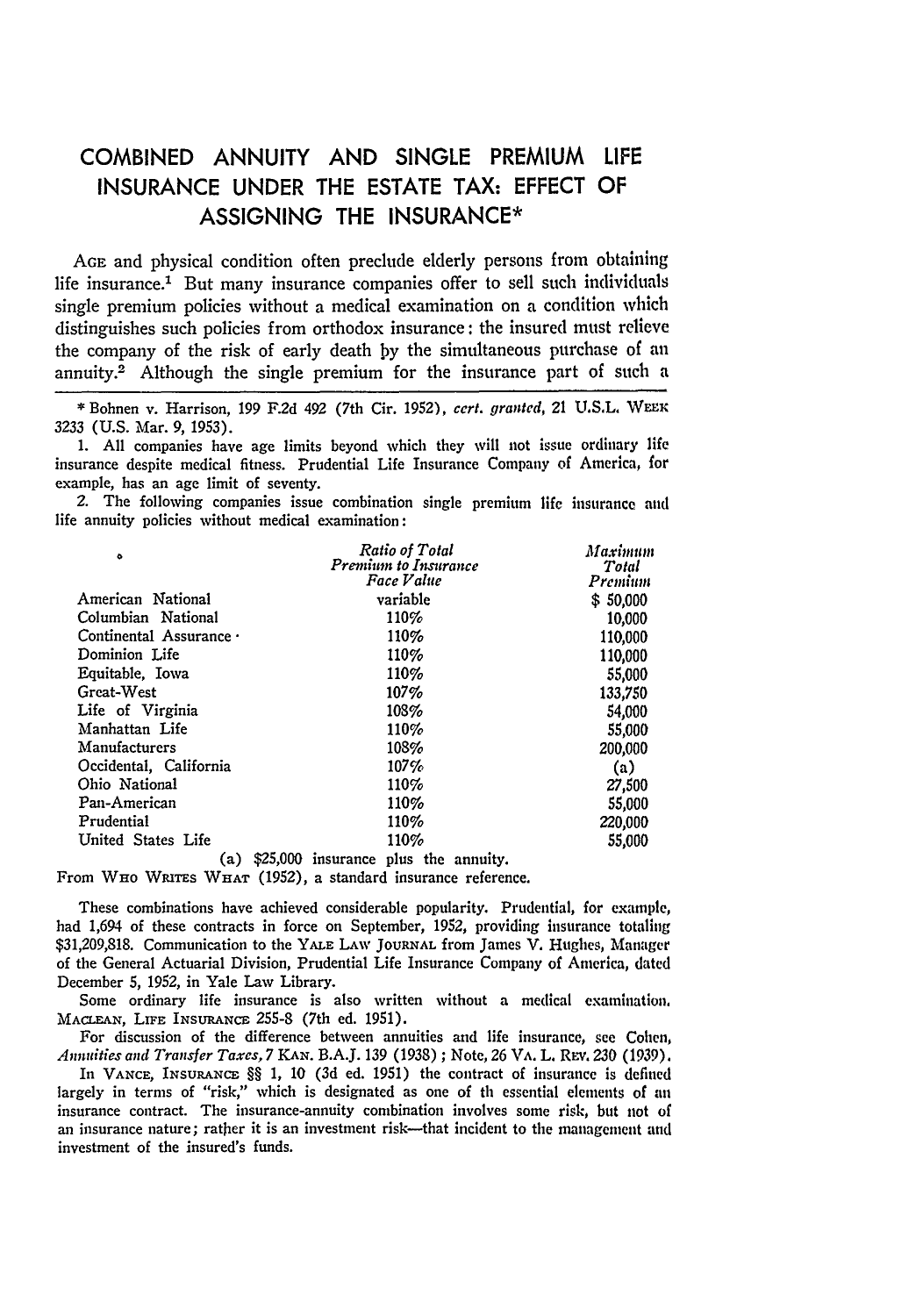combination purchase is below the face amount of the policy, $3$  the difference is more than made up by the amount paid for the annuity. In fact, total premiums paid for the combination usually equal about one hundred ten percent of the face value of the insurance policy.4 **If** the insured dies hefore the insurance premium plus accrued interest equals the face value, the proceeds of the policy are paid partly from the unused balance of the annuity fund.<sup>5</sup>

Because the insurance-annuity combination thus differs from orthodox insurance, problems have arisen as to whether it should be treated as "insurance" for purposes of the federal estate  $tax.^6$  In 1941, when life insurance proceeds up to  $$40,000$  could be excluded from a decedent's gross estate,<sup>7</sup> the Supreme Court in *Helvering v. Le Gicrse* s decided that the insurance part of such a combination was not "insurance" within the meaning of that statute. Indicating that the policy of the exemption was to promote insurance contracts which protect beneficiaries against the financial risk **of** the early death of those who support them, the Court found that such an element was absent from the combination. Since the presence of the annuity removed all elements of insurance risk, $3$  the Court viewed the combined purchase as a "single investment"<sup>10</sup> and declared the exemption inapplicable.<sup>11</sup>

3. For an explanation of how net single premiums are computed, see MACLEAN, op. *cit. supra* note 2, at 96-101.

4. For list of companies see note 2 *supra.*

5. See discussion in Helvering v. Le Gierse, **312** U.S. 531, 541 (1941).

6. For discussion of some of the tax problems, other than the one considered by this Note, raised by the insurance-annuity combination and by annuities in general, see Meisenholder, Taxation of Annuity Contracts Under Estate and Inheritance Taxes, 39 MICH. L. REV. 856 (1941).

7. "The value of the gross estate  $\dots$ , shall be determined by including the value... of all property ... [t]o the extent of the amount receivable by the executor as insurance under policies taken out by the decedent upon his own life; and to the extent of the excess over \$40,O00 of the amount receivable by all other beneficiaries as insurance under policies taken out by the decedent on his own life." Revenue Act **of** 1926, § 302(g), 44 STAT. 70 (1926), 26 U.S.C. § 411(g) (1935).

The first of these insurance-annuity combinations before the courts was one unit-a life annuity with a lump sum payable at death. That combination was denied the  $ex$ emption because the necessary insurance risk was absent and it was considered as an investment with income reserved for life and with a remainder to the heneficiaries. Old Colony Trust Co. v. Commissioner, 102 F.2d 3S0 (1st Cir. 1939).

8. 312 U.S. 531 (1941). Estate of Keller v. Commissioner, 312 U.S. 543 (1941), and Tyler v. Helvering, 312 U.S. 657 (1941), dealing with the same problem, were decided the same day as *Le Gicrse.*

9. See note 2 *sztpra.*

10. "Investment" is used here in the colloquial stnse by which stocks and honds are termed investments while insurance is not. Functionally, however, life insurance in contrast with indemnity insurance is a form of investment. See VANCE, INSURANCE 32, *1*  $\bar{z}$ , 101, 105 (3d ed. 1951). Although the terminology may thus be inapt, the distinction is nevertheless a valid one. The exemption (see note 7 *supra*) applied specifically to "insurance"; it seems appropriate to have denied that exemption to uther modes of saving "investments" which lacked the essential elements of insurance.

11. "To say they are distinct transactions is to ignore actuality . . . [They] fail to spell out any element of insurance risk." Helvering v. Le Gierse, **312** U.S. 531, 540-1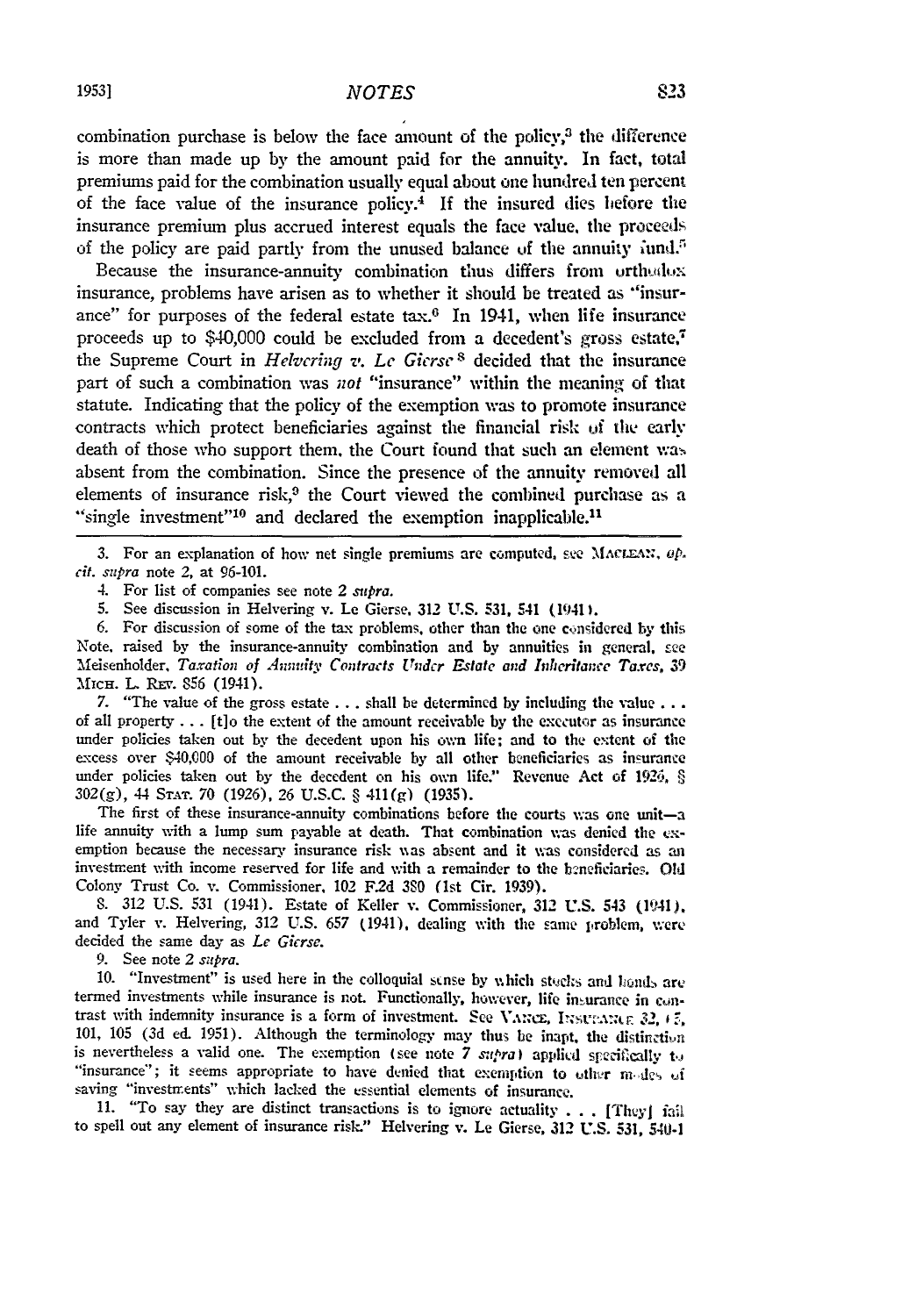The exemption for insurance was removed from the estate tax in 1942 *;12* hence no estate tax problem is now presented by the insurance-annuity combination so long as the insurance **13** is the property of the insured at death. The full proceeds of the insurance part of the combination will be included in the gross estate of a decedent whether the package be considered insurance or an investment.14 But when by irrevocable assignment the insurance policy has been separated from the annuity,<sup>15</sup> the *Le Gierse* holding that the combination is not insurance troubles courts forced to decide whether to include the proceeds of the insurance in the gross estate of the insured. Taking the position that they cannot apply established criteria for handling orthodox insurance,<sup>16</sup> the courts undertake an analysis of the policy as an "investment."

In 1946 the Second Circuit in *Burr v. Commissioner* **17** included the insurance proceeds in the decedent's estate although the policies had previously been irrevocably assigned to certain beneficiaries.<sup>18</sup> The decedent purchased the

(1941). Insurance contemplates shifting the economic risk of death to the insurer. When a combination policy is purchased, the insured himself covers that risk by buying the annuity.

12. The provision exempting the first \$40,000 was omitted from the Revenue Act of 1942.

13. For the sake of convenience, this Note will continue to call the insurance part of the combination "life insurance," even though it may not technically qualify as "insurance" under the *Le* Gierse ruling.

14. The proceeds would be includible as property owned by the decedent at death under IxT. REv. **CODE** § 811(a).

15. Under an irrevocable assignment all the legal incidents of ownership may be transferred. These include: the right to the economic benefits of the policy; the power to change the beneficiary; to surrender, cancel or assign the policy; to revoke nn assignment; to pledge the policy for a loan, or to obtain a loan against the cash surrender value of the policy. See U.S. Treas. Reg. 80, art. 25 (1934).

16. From 1919 to 1942 INT. REv. **CODE** § 811(g) included in the estate the face value of policies "taken out by the decedent upon his own life." The Treasury Department, in part to appease the courts, inconsistently utilized two tests in determining whether a decedent had "taken out" a policy within the statutory meaning. One test measured includibility by whether the decedent paid the premiums; the other tests, by whether the decedent held "incidents of ownership" after the policy was transferred. For detailed descriptions of the antics of the Treasury in this connection, see Eisenstein, *Estate Taxes and the Higher Learning of the Supreme Court,* **3 TAx** L. REV. 395, 514-21 (1948); Schlesinger, *Taxes and Instrance: A Suggested Solution to the Uncertain Cost of Dying,* **55** HARv. L. REv. 226, **230** (1941). The last Treasury Decision before the 1942 amendment removed the "taken out by the decedent" language, abandoned the incidents of ownership test. Insurance henceforth was to be includible if the decedent paid the premiums. T.D. 5032, 1941-1 Cum. **BULL.** 427.

IxT. REv. **CoDE** § 811(g)(2) specifies the criteria to be used today. See notes 27, *28 infra.*

17. 156 F.2d 871 (2d Cir. 1946), *cert. denied,* 329 U.S. 785 (1946).

18. Estate of Cora C. Reynolds v. Commissioner, 45 B.T.A. 44 (1941), was the first case dealing with the general problem. The transferred policy was included in the decedent's estate as a transfer designed to take effect at death and in which the decedent had reserved a life income. In that case the policy was transferred to trustees.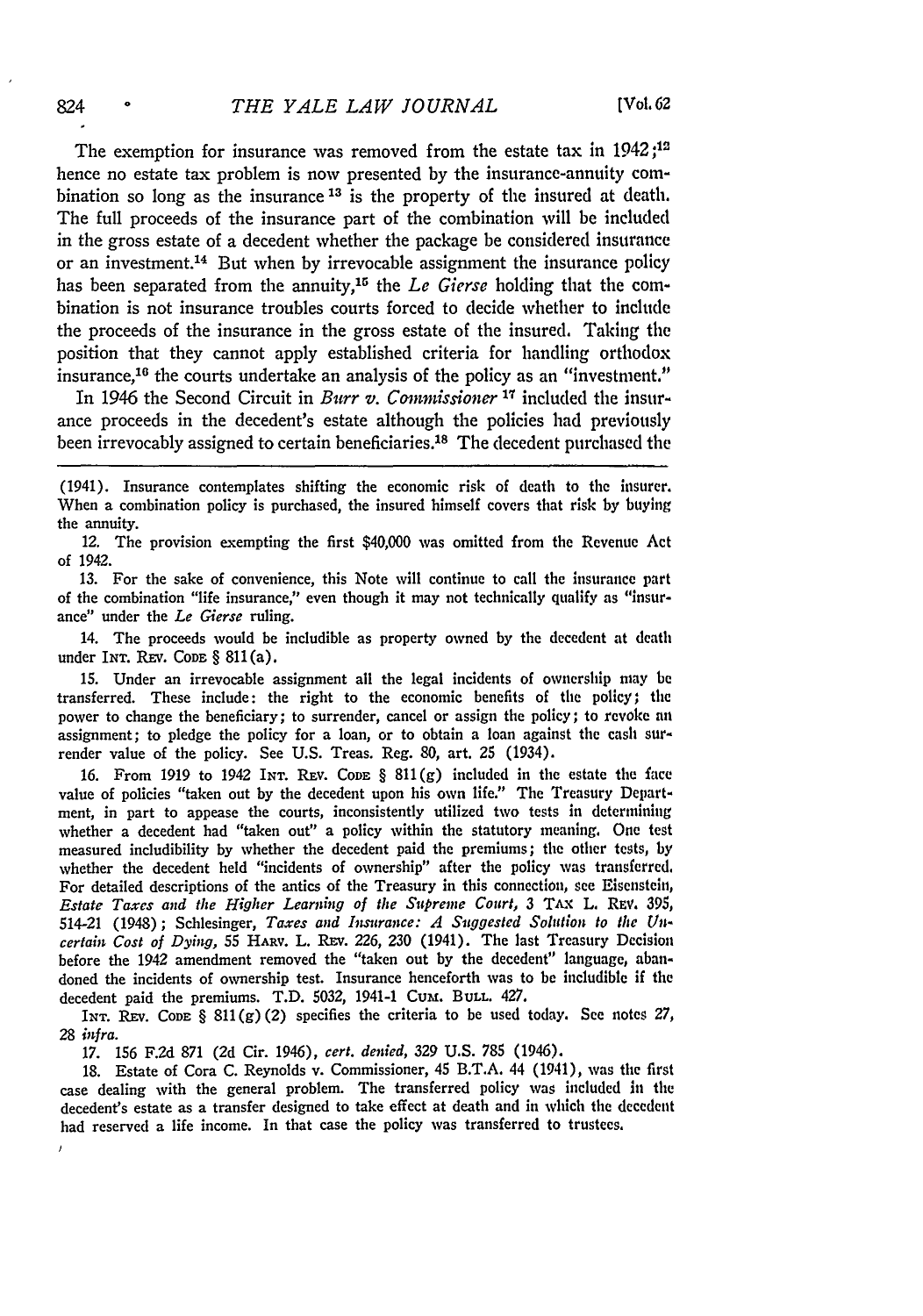combination when he was seventy-five. Shortly after the purchase, he made the transfer and paid a gift tax.19 But the court considered the combination indivisible for estate tax purposes. Basing its decision on the *Le Gicrse* rationale that this was a single investment, it found that the annuity payments constituted income from the entire investment package. Since the court felt that the decedent had reserved that income to himself for life, the arrangement was likened to an annuity with a life estate retained and with a remainder to be transferred at death. Thus it was held includible under Internal Revenue Code Section  $SL(2)(1)(B)$ , which taxes as part of the estate transfers of property the income from which is reserved to the grantor for life.<sup>20</sup> In February, 1952, the Sixth Circuit in *Conway v. Glenn*<sup>21</sup> followed *Burr* in an indistinguishable fact situation.

On the other hand, the Seventh Circuit in *Bohnen v. Harrison*<sup>22</sup> recently held on facts almost identical to *Burr* that such irrevocably assigned insurance was *not* includible in the insured's estate. Mrs. Bolnen purchased the combination when she was sixty-two years old. Immediately after the purchase she assigned all her rights in the insurance policy to certain beneficiaries and paid a gift tax on the transfer.<sup>23</sup> The Seventh Circuit, affirming the district court's judgment for the taxpayer, $24$  held that the insurance was separable from the annuity and that the assignment took the policy proceeds out of the decedent's estate. The court also ruled that the income *re:* **erved** by retention of the annuity was traceable to the annuity only and not to the whole investment. The *Bohnen* court, therefore, squarely rejected *Burrs*

**19.** The valuation of a one-premium life insurance policy for the gift tax is the cost at the time of the gift of acquiring a similar policy. U.S. Treas. Reg.  $103$ ,  $\S$   $\S_9.19(1)$ (1943). This is so even though the cash surrender value is smaller. Guggenheim v. Rasquin, 312 U.S. 254 (1941). The same basis for valuation is applied to a gift of the insurance part of an insurance-annuity combination, despite the fact that there is no ordinary insurance risk and the purchase of the annuity was required for purchase **of** the insurance. Letter of Deputy Commissioner **D. S.** Bliss, March **27,** 1941. **CCH** ERo. Est. & GIFT TAX REP.  $\parallel$  5478.55 (1946). The annuity purchase was merely a condition precedent to the purchase of the insurance, and not part of the consideration for the insurance.

The gift tax paid on a transfer which is later included in the estate may **be** credited against the estate tax. INT. REV. CODE § 813(a).

20. Burr v. Commissioner, 156 F.2d 871, 872 n.1 (2d Cir. 1946). I:: T. REV. COFE § 811(c)(1)(B) includes in the estate transfers "under which [the decedent] has retained for his life or for any period not ascertainable without reference to his death or for any period which does not in fact end before his death **. . .** the possession or enjoyment of, or the right to the income from, the property. **. .**

21. **193 F2d** 965 (6th Cir. **1952).**

*22.* 199 **F.2d** 492 (7th Cir. **1952),** *cert. granted,* 21 **U.S.L.** WEzn **3233 (U.S.** Mar. **9,** 1953).

23. See note 19 *supra* for discussion of valuation of the transferred insurance for the gift tax.

24. Bohnen v. Harrison, **100** F. Supp. 118 (N.D. Ill. **1951).** The district court based its decision on the fact that there had been no retained reversionary intcrest as there had been in Goldstone v. United States, 325 **U.S. 687** (1945).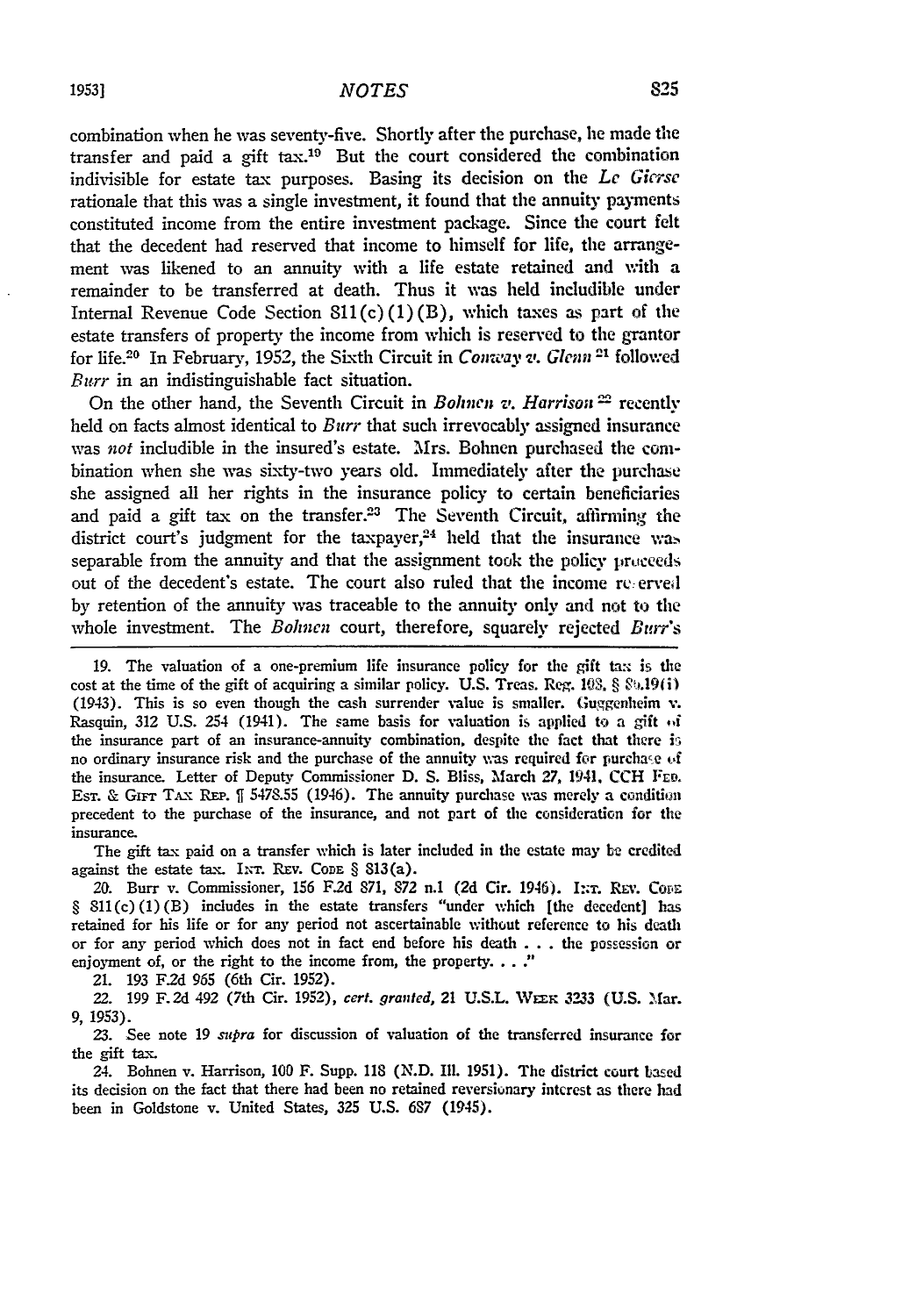rationale and its extension of the *Le Gierse* doctrine; but the court accepted the conclusion that the insurance-annuity transaction constituted an "investment" rather than insurance. On March 9, 1953, the Supreme Court granted certiorari.

The *Bohnen* opinion appears justified in rejecting *Burr's* application of *Le Gierse. Le Gierse* dealt only with the question of whether the insurance part of the combination was insurance within the purview of the estate tax exemption. No assignment had been made, and it was conceded that the whole package was includible unless exempt as insurance.25 The *Le Gierse* holding that the combination was a single investment *when purchased* does not preclude a later splitting of that investment by assignment of the life insurance.<sup>26</sup>

The *Le Gierse* ruling could be restricted further and held wholly inapplicable to the type of question presented in the *Burr, Comay,* and *Bohnen* cases. In *Le Gierse* the Supreme Court pointed out that the exemption under consideration was designed to protect insurance contracts, which-by distributing losses-guard individuals against the risk of the premature death of those upon whom they depend for support. The policy behind *Le Gicrse,* therefore, seems to be a recognition that protection of such persons is not furthered by the insurance-annuity combination, which in fact involves no distribution of individual losses. But such social policy provides no basis for distinguishing the *assigned* insurance portion of a combination from assigned orthodox insurance in order to include it within the gross estate under Section  $811(c).^{27}$  In the hands of assignees, both policies would be precisely the same. And identical treatment for the policies in no sense would permit taxpayers to defeat any.legislative policy geared to the special "insurance risk" nature of the transaction. Present legislative policy is designed to include almost all insurance in the gross estate. But *assigned* insurance is included in the gross estate only if the decedent had "incidents of ownership" in the policy either at death or after January 10, 1941, whichever was earlier, or if he originally took out the policy on his own life after that date.<sup>28</sup> In

**26.** The annuitant's rights are also assignable in the absence of a condition to the contrary in the annuity contract. RESTATEMENT, CONTRACTS §§ 151, 155 (1932). In the Burr case, for example, the annuity was assignable. Transcript of Record, **p.** 28, Burr v. Commissioner, 156 **F.2d** 871 (2d Cir. 1946).

27. According to INT. REV. CoDE  $\S 811(g)(2)$  the value of the gross estate is determined **by** including proceeds of life insurance "receivable **by** . . other beneficiaries **...** [and] purchased with premiums **...** paid **... by** the decedent, in proportion that the amount so paid **by** the decedent bears to the total premiums paid for the insurance **. . .** or with respect to which the decedent possessed at his death any of the incidents of ownership, exercisable either alone or in conjunction with any other person."

28. Section 811(g) of the Code is to be applied as provided **by** § 404(c) of the Revenue Act of 1942:

"The amendments . . . shall be applicable only to estates of decedents dying after the date of the enactment of this Act [October 21, 1942] ; but in determining the propor-

<sup>25.</sup> Helvering v. LeGierse, 312 U.S. 531, 537-8 (1941).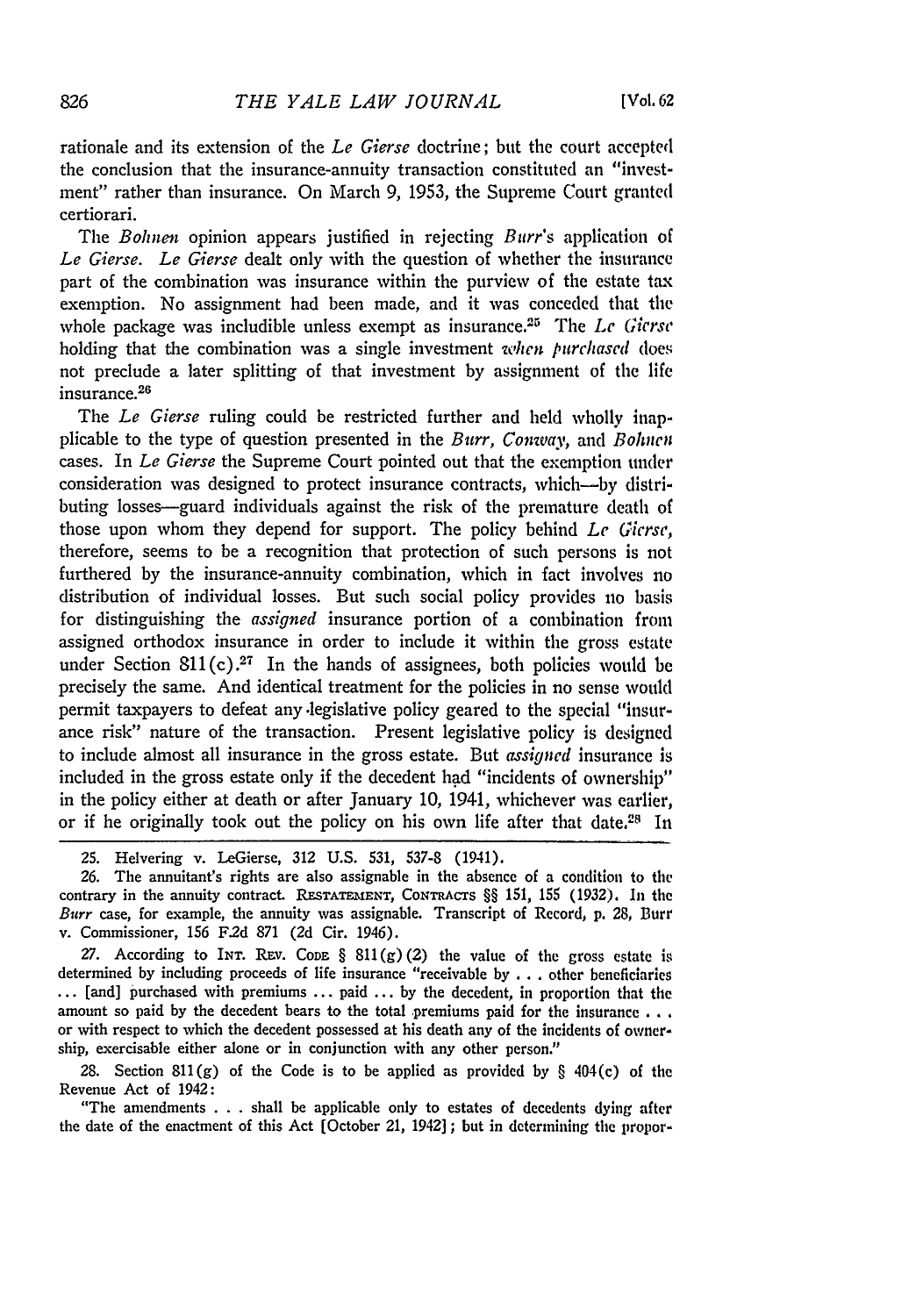those limited situations where insurance is still excluded from the gross estate, therefore, the exclusion is based entirely on the fact of assignmeni. **By** surrender of the "incidents of ownership" of the policy, the decedent is considered to have made a present gift of the policy, with no economic interest passing at his death.<sup>29</sup> Thus in *Bohncn* the Supreme Court could, without logical inconsistency, distinguish **Lc** *Giersc:* it could continue to treat the insurance-annuity combination as failing to contain those elements **of** "insurance risk" needed to qualify for the pre-1942 insurance exemption; at the same time, it could handle the assigned insurance portion of the combinatiun in the same manner as orthodox insurance for the purpose of determining whether it should be included in the gross estate under Section  $811(g)(2)$ **(A).** Under the facts of the *Bohnen* case, such treatment as true insurance would probably lead to exclusion of the proceeds from the gross estate. But it would provide a far more realistic and workable solution to the tax problem raised by the combination than present tortuous attempts to fit the transaction into an "investment" category.

The *Burr* rationale that the annuity payments represent income from **the** total investment appears **higly** unrealistic. The annuity could have **hen** purchased alone-even though the insurance could not have been purchasel without the annuity-and the income therefrom would have been the same. $^{29}$ And if the insurance policy had been cashed in by the beneficiaries, nu change would have resulted in the annuity payments.<sup>31</sup> In viewing the existence of the power to cash in the policies as immaterial because unexercised, *Burr* failed to consider the significance of the immutability of the annuity payments as evidence of their source.32 Further evidence of the independence of the

 $\mathbf{t}$  tion of premiums paid  $\mathbf{t}$ ...  $\mathbf{b}$  the decedent  $\mathbf{t}$ ... the amount so paid  $\mathbf{t}$ ... on or  $\mathbf{b}$  afore January 10, 1941 [the effective date of T.D. 5032, 1941-1 Ctm. Bull. 427], shall L<sub>2</sub> excluded if at no time after such date the decedent possessed an incident of *ownership* in the policy."

According to **U.S.** Treas. Reg. **105,** § **81.27** (1943) if the decdent died cn or Ibfire October 21, 1942 the excess of such insurance over **\$4,00U** is included: "To the ente;t to which such insurance was taken out **by** the decedent upon his own life after January **10,** 1941, **and... [t]o** the extent to which such insurance wvas taken out **by** the **decednt** upon his own life on or before January **10,** 1941, and with respect to which the decedent possessed any of the incidents of ownership **.. .**after such date, or, in the case of a decedent dying on or before such date, at the time of his death."

**29.** Ballard v. Helburn, 9 P'. Supp. 812, 814, **815** (W.D. **Ky. 1933).** *aff'd,* **85 1'.2d 613** (6th Cir. **1936).** See also Flick's Estate v. Commissioner, 16t **F.2d 733** (5th Cir. 1948).

**30.** The annuity and the life insurance are treated as independent contracts **by** the insurer. The premiums are the same as if the policies were purchased separately. The reserves are calculated separately. Each is a single independent contract on its face See Meisenholder, *Taxation of Annity Contracts under Estate and Indicritance Taxes,* <sup>39</sup>AicH. L R.v. **856, 883** (1941). See also Conway v. Glenn, 97 F. Supp. **331,** *<sup>332</sup>* (W.D. **Ky.** 1951).

31. Meisenholder, *szpra* note 30, at **8.**

*32. Burr* declared the combination to be "analogous to a simple annuity with principal payable at death," citing Commissioner v. Clise, **122** F.2d **998** (9th Cir. 1941), *ccrl.*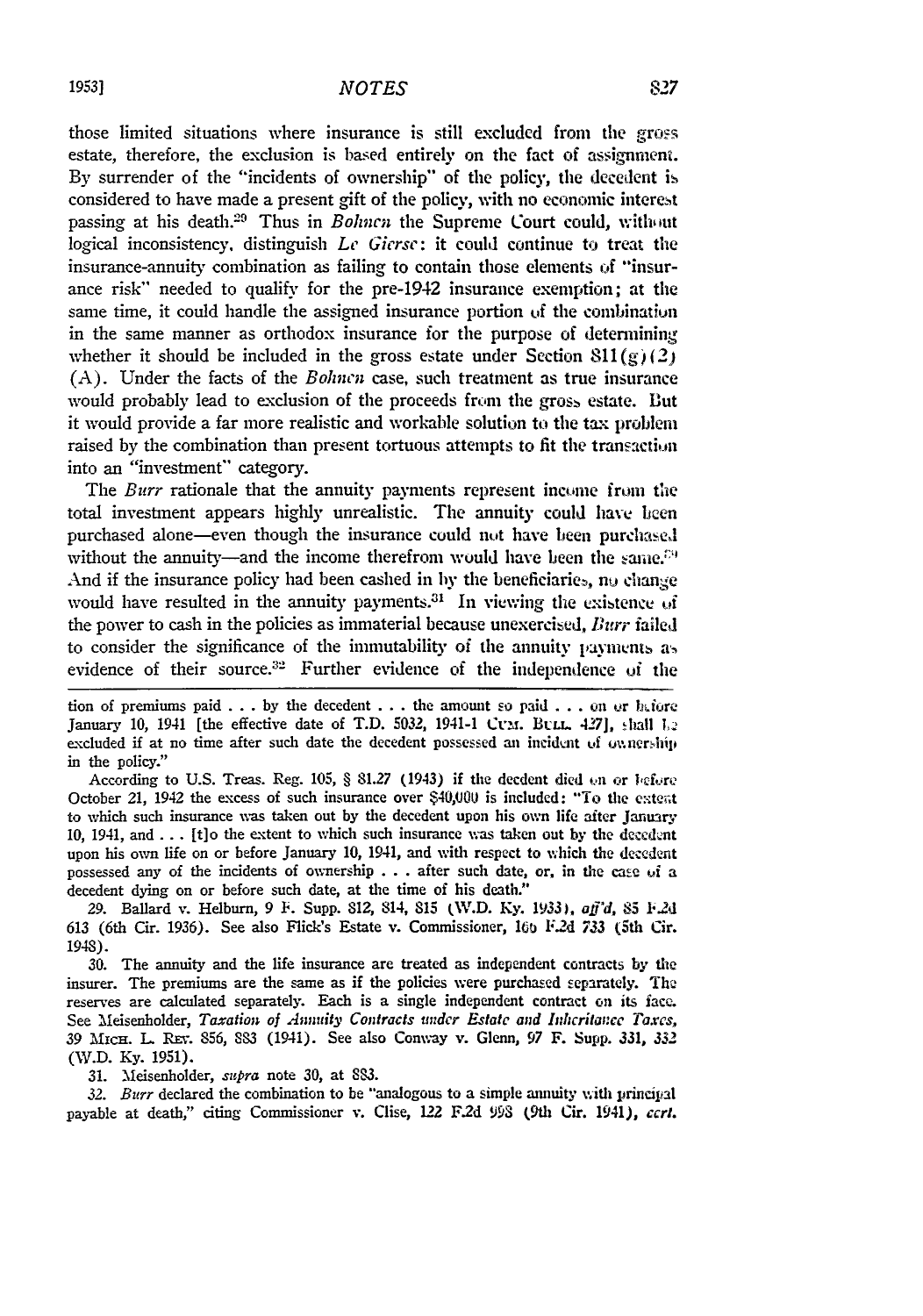annuity payments from the insurance is the fact that the dividends from the insurance policies themselves were paid directly to the beneficiaries as holders of the policies without regard to the ownership of the annuity.<sup>33</sup> Moreover, when this question was raised in an income tax context the payments were held to derive only from the annuity and not from the whole investment.<sup>34</sup>

Closeted in the conclusion that income was retained from the whole "investment," *Burr* did not find significant the fact that a gift of real value was

*denied,* 315 U.S. 821 (1942), and Commissioner v. Wilder's Estate, 118 F.2d 281 (5th Cir.), *cert. denied,* 314 U.S. 634 (1941), as support for the taxability of such annuities to the estate. Burr v. Commissioner, 156 F.2d 871, 872 (2d Cir. 1946). The *Clise* case, however, concerned "joint and survivor non-participating annuity contracts" and not an annuity with principal payable at death. *Wilder* also concerned survivorship annuities.

The annuity with principal payable at death is the kind considered in **Old** Colony v. Commissioner, 102 F.2d **380** (1st Cir. 1939). See Note 7 *supra.* Such an annuity is not divisible for surrender purposes because the contract is one unit. See Meisenholder, *supra* note **30,** at 884. By contrast, the insurance-annuity combination may be divided and the insurance surrendered. See note **30** supra.

There are also refund and cash refund annuities. Under the refund annuity, the insurer continues payments on the annuity after the annuitant's death until the total payments equal the original purchase price. The cash refund type of annuity contract provides that at death the excess of original premium paid over total annuity payments will be paid immediately in cash. Such annuities give a lower yield than the straight life annuities where there is no refund and payments terminate at death. MACLEAN, *op. cit. supra* note 2, at 51-2. **<sup>A</sup>**

**33.** In fact such payments are not "dividends" in the same sense as dividends paid on corporate stocks. They are merely an adjustment of the premium cost. **Weeks** v. Commissioner, 16 T.C. 248, 255 (1951) **; MACLEAN,** *op. cit. supra* note 2, at **158-87.**

34. In one case the Commissioner tried to tax as income the amount annually received from the investment. The Tax Court held that under § **22(b)** (2) **(A) only** the amount calculable as interest on the purchase price of the annuity was taxable as income-the rest being recognized as a return of capital-and that the component parts of the investment should be regarded separately in determining the receipts attributable to each. Koehrer v. Commissioner, 4 T.C.M. **219** (1945). *Cf.* Helvering v. Meredith, 140 **F.2d 973** (8th Cir. 1944) (annuity payments taxed as annuities under § **22(b)** (2) **(A)** and life insurance dividends not taxed until they exceed aggregate premiums paid).

**INT.** REv. **CODE** § **22(b)** (2) (A) provides: "Amounts received as an annuity **...** shall be included in gross income; except that there shall be excluded **.**.**.**the excess of the amount received in the taxable year over an amount equal to **3** per centum of the **...** premiums **...** until the aggregate amount excluded **...** equals the **. . .** premiums **... )** The same section also excludes amounts received as dividends from an insurance policy until such payments exceed the premiums paid.

This section recognizes the fact that annuity payments represent a return of principal with interest. The 3% figure is used because it is assumed that at least that much of the return represents interest and therefore should be taxable income. U.S. Treas. Reg. 111, § **29.22(b)** (2)-2 (1943). The tax in effect seems to be a 6% tax because figured each year on the basis of the *original premium,* part of which is consumed each year. See Comment, 11 TEMP. L.Q. 567, 568 (1937).

Under U. S. Treas. Reg. **105,** § 81.18 (1942), when a transferor retains the income from a part only of transferred property only "a corresponding portion of the value of the property should be included." It would seem, therefore, that under this regulation the insurance proceeds are not includible.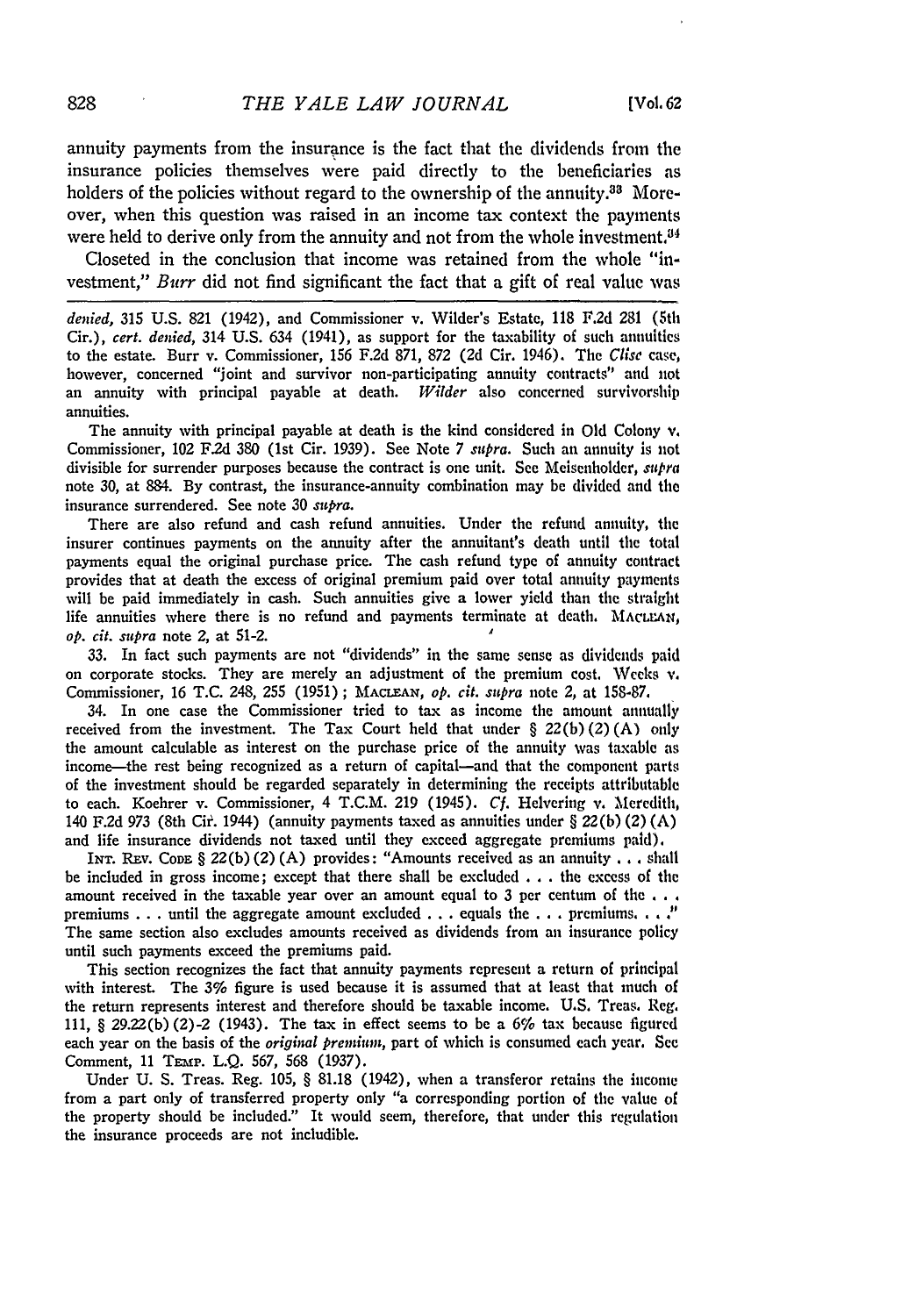completely transferred before the death of the insured. The insured received no income from the transferred insurance policies, since the only distributed income was represented by the insurance dividends, which the beneficiaries received. Nor did he retain any reversionary interest.35 And no additional powers over the original gift passed to the beneficiaries by reason of the transferor's death.36 The inclusion of the transferred portion of the "investment" under Section  $811(c)(1)(B)^{37}$  therefore seems unwarranted. The transfer was merely one way of making a gift that could have been in cash. If this had been done no estate tax issue would have arisen and the gift would have been subject only to the lower gift tax even under the *Burr* reasoning.<sup>38</sup>  $\Lambda$ similar amount might also have been transferred by giving property outright of the same value. Moreover, if the transferees had exercised their power to cash in the life insurance policies they would have been in the same position as if they had initially received cash. So long as the insurance proceeds are viewed as part of an "investment," there seems to be no valid reasun for penalizing those transferees who do not elect immediately to realize the present cash value of the investment transferred to them.

Although the *Burr* "investment" analysis therefore appears erroneous in view of the factual nature of the transaction involved, *Bohnen's* holding that *all* the proceeds of the insurance policy paid at death are completely exempt is also open to objection. The *Bohncn* court looked exclusively at the techniques of the transaction. Noting that the insurance and the annuity

**36.** The gift had a value when transferred, and the transferor's death in no way affected that value. The fact that death resulted in an addition to the original gift did not change the beneficiaries' power over the original gift.

Even after the policy matures at death, it may be left intact with the company %,hich will pay interest thereon. **MACLEAIN,** *op. cit. supra* note **2,** at **503-7.** In that case, the policy must still be "cashed **in" in** order for the beneficiaries to realize its **malue--just** as the policy could have been cashed in prior to death to realize the value of the original gift.

**37.** For text of section, see note 20 *supra.*

**38.** The federal gift **tax** rate is only about three quarters of the estate tax rate. Although the difference was originally explained on the basis of the fact that the taxes were enacted at different times, many subsequent reasons have been given. The present rate was first enacted in **1932.** Some thought the lower rate would encourage the transfer of personal wealth during life. See Representative Crisp's remarks of March **10, 1932,** in **75** Cox.. REc. 5691 **(1932);** Harriss, *Legislative History of Fcderal Gift Taxation. IS* **T-s 531, 536** (1940); Magill, *The Federal Gift Tax,* 40 CoL L Rw,. **773, 776, 791** (1940).

**<sup>35.</sup>** In Goldstone v. United States, **325 U.S.** 687 (1945), the transferor reserved the right to the return of the policies if he survived the beneficiaries. Pointing out that this was not insurance under the *Le Gicrse* ruling, the Court held it includible in the gross estate as a transfer "intended to take effect in possession and enjoyment at **. ..** death." The Court decided the question merely on the basis of the decedent's possession of the reversionary interest; it found it unnecessary to reach the question of whcther or not there was retained income-the problem which the courts discussed almost **e.** clusively in the *Burr, Conway,* and *Bolnen* cases.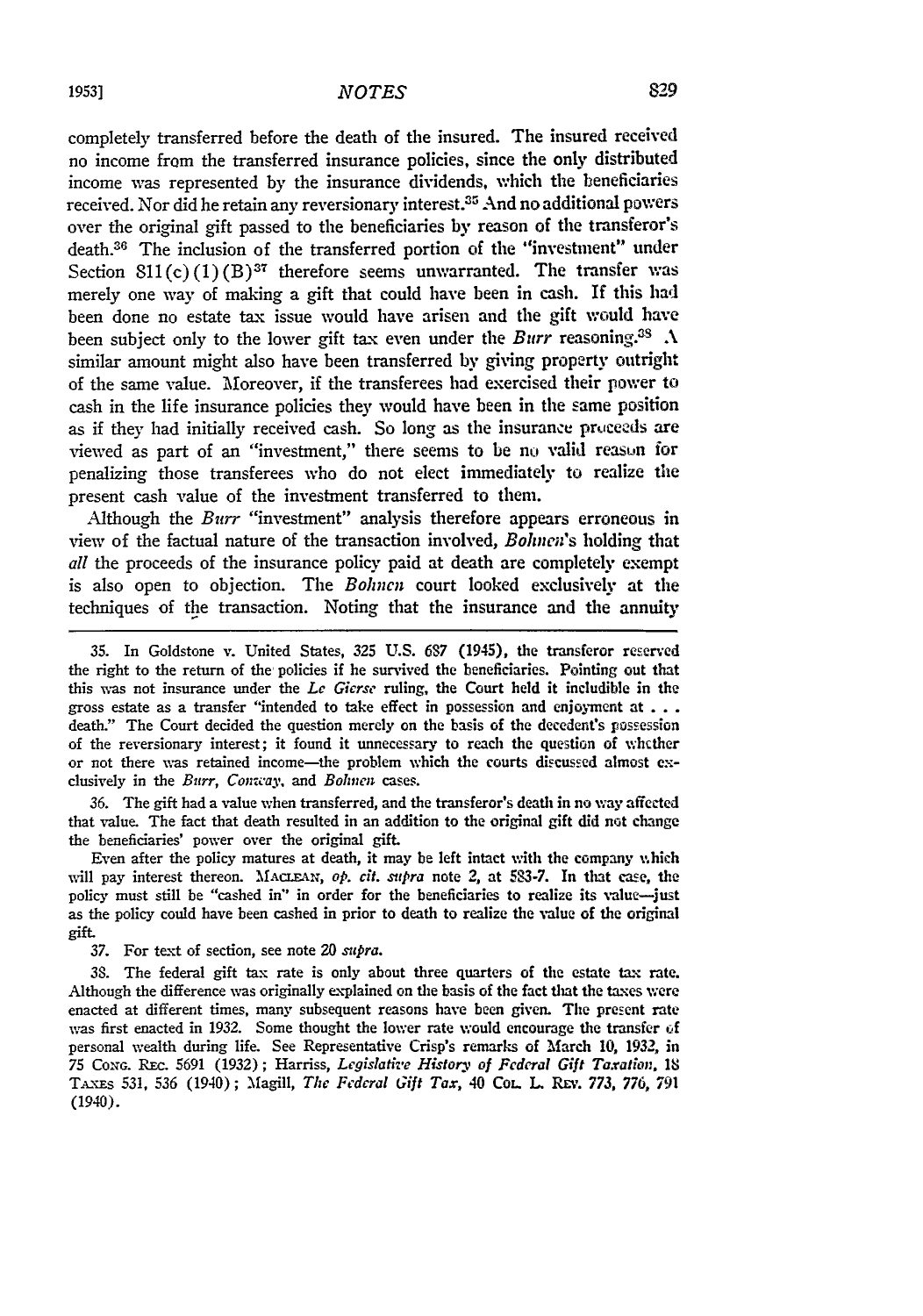were independently handled, it excluded all proceeds from the estate. But such treatment does not take account of the fact that the donees at the insured's death received a second gift-measured by the difference between the value of the policy just prior to death and the face value.

Within the framework of the present policy of refusing to treat the insurance part of a combination purchase as "insurance," a better approach than either *Burr* or *Bohnen* would include in the decedent's estate that part of the insurance proceeds which the beneficiaries actually receive as a result of death. Such an amount could be included under Section  $811(c)(1)(C)$  of the Code, which taxes as part of the estate transfers "intended to take effect .. **. at...** death." Neither *Burr* nor *Bohnen,* which rested on an interpretation of Section  $811(c) (1) (B)$ ,<sup>39</sup> considered that provision. Yet a reasonable view of the transaction seems to place it within the scope of that section. As the annuity payments are made, decreasing the annuity principal, the lump sum insurance premium held by the insurance company increases in value through investment earnings. The increase in the cash surrender value of the policy reflects this rise in value.40 At death the annuity payments cease and the face amount of the insurance policy is paid to the beneficiaries. The difference between the value of the original insurance premium plus accrued interest just before death and the face value of the policy is covered by the remaining annuity principal.<sup>41</sup> The initial gift of the policy could be viewed as the transfer of a liquid security which might be converted into cash at any time before death. And the annuity could be considered as a trust from which the settlor reserves yearly payments for life, with the remaining corpus to be used to pay the face value of the insurance policy if the policy is not converted before the settlor's death. Thus regarded, the original gift would not be included in the estate because it is complete before death and enjoyment can be realized at **any** time by surrender of the policy; the trust-measured by the difference between the cash surrender value of the policy just before death and its face value 42

41. This is true at least in the situation where the decedent does not outlive his life expectancy. If he lives "too long," of course, no annuity principal will remain-since it will have been consumed by the annual payments. The essential point, however, for the *Le Gierse* decision is that the initial risk of the insured dying soon was eliminated by the purchase of the annuity. After many years, when the annuity principal is gone, the investment earnings of the insurance policy will have made up the difference between the insurance premium and its face value.

42. The cash surrender value should be the value used for the tax purpose here because that is the only value actually realizable to the assignees. Unfortunately this

<sup>39.</sup> For text of section, see note 20 *spra.*

<sup>40.</sup> For some time after an insurance policy is first written the cash surrender value is lower than the original lump sum premium because of the "loading factor"--the amount added to the net premium to cover the cost of administration, and to give a surplus for unanticipated losses. VANCE, **INsuRAxcE** 67 (3d ed. 1951); see also **KNIGHT, ADVANCED** LIFE INSURANCE, 127-46 (1926). For an example of how the cash surrender value rises yearly see Transcript of Record, **p.** 23, Burr v. Commissioner, 156 F.2d 871 (2d Cir. 1946).